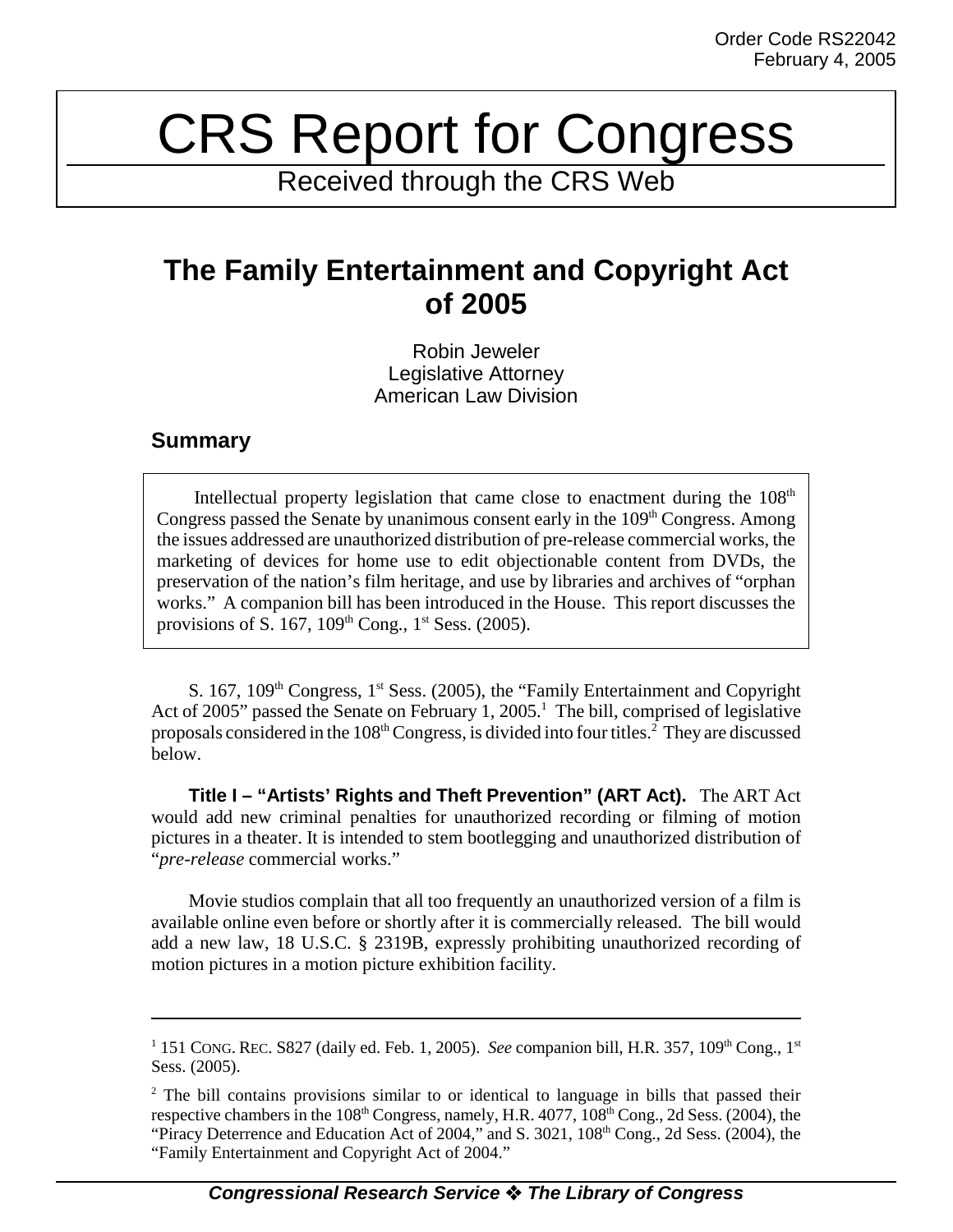The provision is conceptually related to current 18 U.S.C. § 2319A, which establishes criminal sanctions for unauthorized filming or recording of live musical concerts.<sup>3</sup> It would subject offenders to imprisonment for three to six years and forfeiture or destruction of the bootlegged copies. Movie theaters and exhibitors receive civil and criminal immunity from liability for a reasonable detention for questioning or arrest of any person suspected of violating the law. It would permit a victim of the crime to submit a victim impact statement identifying the extent and scope of loss suffered, including the estimated economic impact of the offense, to a probation officer.

The ART Act would establish another category of criminal infringement: unauthorized distribution of a pre-release commercial copyrighted work.<sup>4</sup> Section 103 of the bill adds a new class of prohibited activity to 17 U.S.C. § 506 governing criminal copyright infringement. § 506(a) currently defines criminal infringement as willfully infringing for (1) commercial advantage or private financial gain or (2) by reproducing or distributing within any 180-day period one or more copyrighted works having a retail value of \$1000. A new category – knowingly making a work being prepared for commercial distribution available on a computer network accessible to the public – would be added. Works covered include computer programs, motion pictures, and sound recordings. Punishment includes fines and/or imprisonment for 3 to 10 years.

Section 104 of the bill directs the Copyright Office to establish procedures to allow preregistration of a work that is being prepared for commercial distribution and has not been published.<sup>5</sup> The work must be of a class that the Register determines suffers a history of pre-commercial distribution infringement. Copyright registration facilitates an action for infringement.

Section 105 directs the U.S. Sentencing Commission to review, and if appropriate, amend the federal sentencing guidelines and policy statements applicable to persons convicted of IP crimes.

**Title II – The "Family Movie Act of 2005" (FMA).** The FMA would amend 17 U.S.C. § 110 which establishes limitations on the exclusive rights of copyright holders to permit the marketing and home use of devices intended to edit out sexual, violent and/or profane scenes and language from motion picture DVDs.

The bill is intended to create a "safe harbor" from copyright and trademark infringement liability for movie filtering technology, such as that currently sold by ClearPlay, that skips over dialog and scenes deemed offensive but does not create a fixed

<sup>3</sup> *See* United States v. Moghadam, 175 F.3d 1269 (11th Cir. 1999), *cert. den.* 529 U.S. 1036 (2000) upholding 18 U.S.C. § 2319A under congressional authority to legislate pursuant to the Commerce Clause. *Contra,* United States v. Martignon, 346 F.Supp.2d 413 (S.D.N.Y. 2004). Any question concerning Congress' constitutional authority to regulate commercial matters involving live performances should not, however, be implicated in protection of clearly copyrightable motion pictures.

<sup>&</sup>lt;sup>4</sup> 18 U.S.C. § 2319 sets forth conditions and penalties for criminal copyright infringement.

<sup>5</sup> Section 104 of the bill would amend 17 U.S.C. § 408.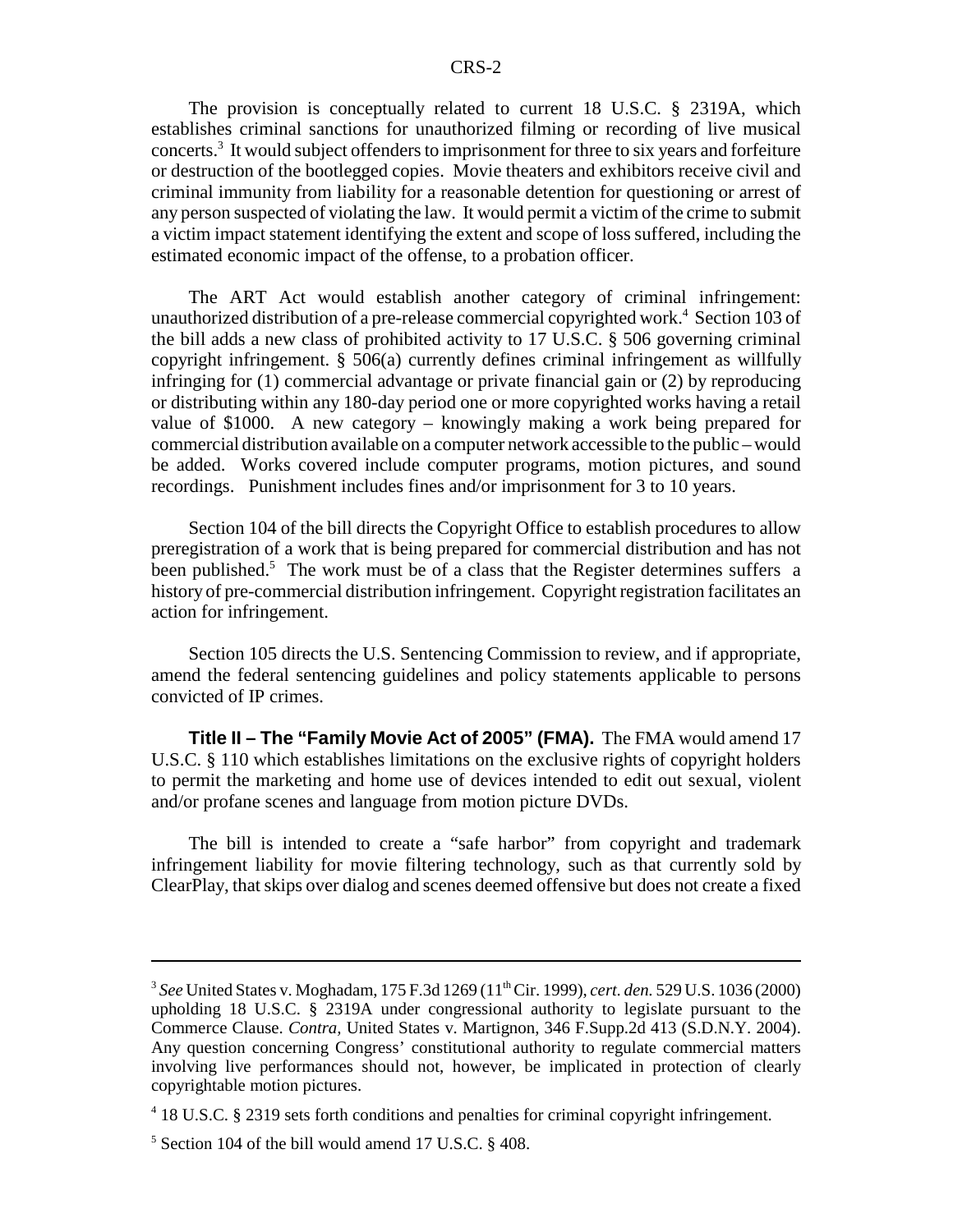copy of the altered version.<sup>6</sup> It emphasizes that the filtering technology must be used for private household use.

In order to avoid liability for trademark infringement, the manufacturer must ensure that the technology provides notice that the edited motion picture will be altered from the performance intended by the movie's director or copyright holder.

With respect to copyright law, the bill's sponsors wish to preclude a manufacturer's liability for the unauthorized preparation of a derivative work.<sup>7</sup> However, it is not clear that manufacture, sale, or use of the skipping technology does in fact violate a copyright holder's exclusive right to prepare a derivative work based upon the copyrighted work.<sup>8</sup> Litigation is currently pending with respect to both filtering technology and the offering for rental of movies edited without permission of copyright holders.

As in the 108<sup>th</sup> Congress, the Senate bill is silent on the issue of "ad skipping". The House-passed version in the 108<sup>th</sup> Congress specified that the exemption from copyright infringement for filtering technology did *not* apply to ad skipping. The Senate version omits this express exclusion from the exemption because the permissibility of ad-skipping devices and technology is generally unsettled and it is not the intention of the bill's sponsors to resolve the question:

That this change in no way affects the scope of the exemption is clear when considering that the new section 110(11) exemption protects the "making imperceptible ..... limited portions of audio or video content of a motion picture......." An advertisement, under the Copyright Act, is itself a "motion picture," and thus a product or service that enables the skipping of an entire advertisement, in any media, would be beyond the scope of the exemption. Moreover, the phrase "limited portions" is intended to refer to portions that are both quantitatively and qualitatively insubstantial in relation to the work as a whole. Where any substantial part of a complete work, such as a commercial advertisement, is made imperceptible, the new section 110(11) exemption would not apply. The limited scope of this exemption does not, however, imply or show that such conduct or a technology that enables such conduct would be infringing. This legislation does not in any way deal with that issue. It means simply that such conduct and products enabling such conduct are not immunized from liability by this exemption.<sup>9</sup>

**Title III – The "National Film Preservation Act of 2005".** This Title reauthorizes the National Film Preservation Board and the National Film Preservation Foundation. These organizations work to recognize and preserve historically or culturally

 $7$  17 U.S.C. § 106(2).

 $6$  The requirement that filtering not result in a fixed copy of the edited version should distinguish ClearPlay's skipping technology from practices of other businesses which edit films without authorization from copyright holders to offer family-friendly versions of movies for rental to the public.

<sup>8</sup> *See, e.g.*, *H.R. 4586, The Family Movie Act of 2004: Hearing before the House Subcomm. on* Courts, the Internet, and Intellectual Property, 108<sup>th</sup> Cong., 2d Sess. (2004)(Statement of Marybeth Peters, Register of Copyrights, that the legislation is not needed because it seems reasonably clear that such conduct is not prohibited under existing law).

<sup>&</sup>lt;sup>9</sup> 151 CONG. REC. S495 (daily ed. Jan. 25, 2005) (statement of Sen. Hatch).